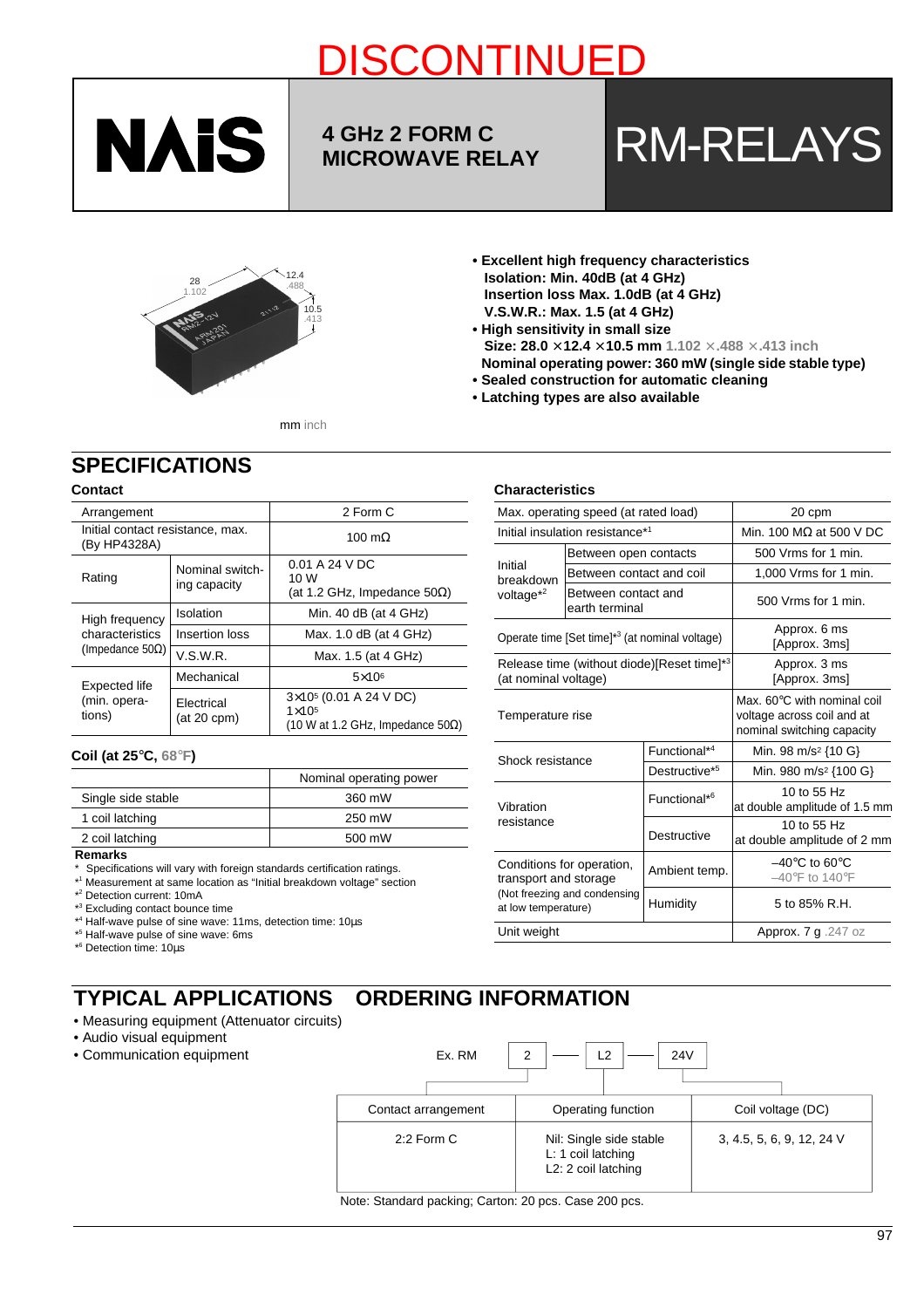# RM **TYPES ANE COIL DATA (at 20°C 68°F)**

## **• Single side stable type**

| Part No.       | Nominal<br>voltage,<br>V DC | Pick-up<br>voltage,<br>max. V DC | Drop-out<br>voltage,<br>min. V DC | Coil resistance,<br>$\Omega$ (±10%) | Nominal<br>operating<br>current, mA | Nominal<br>operating power,<br>mW | Max. allowable<br>voltage, V DC<br>(at 60 $\degree$ C 140 $\degree$ F) |
|----------------|-----------------------------|----------------------------------|-----------------------------------|-------------------------------------|-------------------------------------|-----------------------------------|------------------------------------------------------------------------|
| <b>RM2-3V</b>  |                             | 2.25                             | 0.3                               | 25                                  | 120                                 | 360                               | 3.3                                                                    |
| RM2-4.5V       | 4.5                         | 3.375                            | 0.45                              | 56                                  | 80                                  | 360                               | 4.95                                                                   |
| <b>RM2-5V</b>  |                             | 3.75                             | 0.5                               | 69                                  | 72                                  | 360                               | 5.5                                                                    |
| <b>RM2-6V</b>  |                             | 4.5                              | 0.6                               | 100                                 | 60                                  | 360                               | 6.6                                                                    |
| <b>RM2-9V</b>  |                             | 6.75                             | 0.9                               | 225                                 | 40                                  | 360                               | 9.9                                                                    |
| <b>RM2-12V</b> | 12                          |                                  | 1.2                               | 400                                 | 30                                  | 360                               | 13.2                                                                   |
| <b>RM2-24V</b> | 24                          | 18                               | 2.4                               | 1,600                               | 15                                  | 360                               | 26.4                                                                   |

## **• 1 coil latching type**

| Part No.         | Nominal<br>voltage,<br>V DC | Set voltage,<br>max. V DC | Reset<br>voltage,<br>max. V DC | Coil resistance,<br>$\Omega$ (±10%) | Nominal<br>operating current,<br>mA $(\pm 10\%)$ | Nominal<br>operating power,<br>mW | Max. allowable<br>voltage, V DC<br>(at 60 $\degree$ C 140 $\degree$ F) |
|------------------|-----------------------------|---------------------------|--------------------------------|-------------------------------------|--------------------------------------------------|-----------------------------------|------------------------------------------------------------------------|
| <b>RM2-L-3V</b>  |                             | 2.25                      | 2.25                           | 36                                  | 83.3                                             | 250                               | 3.3                                                                    |
| RM2-L-4.5V       | 4.5                         | 3.375                     | 3.375                          | 81                                  | 55.6                                             | 250                               | 4.95                                                                   |
| <b>RM2-L-5V</b>  |                             | 3.75                      | 3.75                           | 100                                 | 50                                               | 250                               | 5.5                                                                    |
| <b>RM2-L-6V</b>  |                             | 4.5                       | 4.5                            | 144                                 | 41.7                                             | 250                               | 6.6                                                                    |
| <b>RM2-L-9V</b>  |                             | 6.75                      | 6.75                           | 324                                 | 27.8                                             | 250                               | 9.9                                                                    |
| RM2-L-12V        | 12                          | 9                         | 9                              | 576                                 | 20.8                                             | 250                               | 13.2                                                                   |
| <b>RM2-L-24V</b> | 24                          | 18                        | 18                             | 2,304                               | 10.4                                             | 250                               | 26.4                                                                   |

### **• 2 coil latching type**

| Part No.    | Nominal<br>voltage,<br>V DC | Set voltage,<br>max. V DC | Reset<br>voltage,<br>max. VDC | Coil resistance,<br>$\Omega$ (±10%) |            | Nominal<br>operating current,<br>mA $(\pm 10\%)$ |            | Nominal<br>operating power,<br>mW |            | Max. allowable<br>voltage, V DC<br>(at 60 $\degree$ C 140 $\degree$ F) |
|-------------|-----------------------------|---------------------------|-------------------------------|-------------------------------------|------------|--------------------------------------------------|------------|-----------------------------------|------------|------------------------------------------------------------------------|
|             |                             |                           |                               | Set coil                            | Reset coil | Set coil                                         | Reset coil | Set coil                          | Reset coil |                                                                        |
| RM2-L2-3V   | 3                           | 2.25                      | 2.25                          | 18                                  | 18         | 166.7                                            | 166.7      | 500                               | 500        | 3.3                                                                    |
| RM2-L2-4.5V | 4.5                         | 3.375                     | 3.375                         | 40.5                                | 40.5       | 111.1                                            | 111.1      | 500                               | 500        | 4.95                                                                   |
| RM2-L2-5V   | 5                           | 3.75                      | 3.75                          | 50                                  | 50         | 100                                              | 100        | 500                               | 500        | 5.5                                                                    |
| RM2-L2-6V   | 6                           | 4.5                       | 4.5                           | 72                                  | 72         | 83.3                                             | 83.3       | 500                               | 500        | 6.6                                                                    |
| RM2-L2-9V   | 9                           | 6.75                      | 6.75                          | 162                                 | 162        | 55.6                                             | 55.6       | 500                               | 500        | 9.9                                                                    |
| RM2-L2-12V  | 12                          | 9                         | 9                             | 288                                 | 288        | 41.7                                             | 41.7       | 500                               | 500        | 13.2                                                                   |
| RM2-L2-24V  | 24                          | 18                        | 18                            | 1.152                               | 1.152      | 20.8                                             | 20.8       | 500                               | 500        | 26.4                                                                   |

# **DIMENSIONS**



#### 28 12.4 1.102 .488 10.5 .413  $3$ <sub>118</sub> TITUTU 7.5 .295 2 4 .079 14-0.45 dia. 14-.018 dia. .157 7.5 2-❏ 0.45 .295 2-❏ .018 14.5 13.5 .531 .571 **2 coil latching** 12.4 28 1.102 .488 10.5 .413 3<br>118. WWW 7.5 .295 2 14-0.45 dia. .079  $\frac{4}{157}$   $\frac{4}{11}$   $\frac{1}{15}$   $\frac{4}{15}$ 4-.018 dia. 7.5 4-❏ 0.45 − .<br>ז COM 4-❏ .018 ∓ 14.5 13.5 .571 .531  $+N.C.$  COM General tolerance: ±0.3 ±.012

**Single side stable and 1 coil latching**

PC board pattern (Bottom view)

mm inch

Single side stable and 1coil latching





Tolerance: ±0.3 ±.012

Schematic (Bottom view)

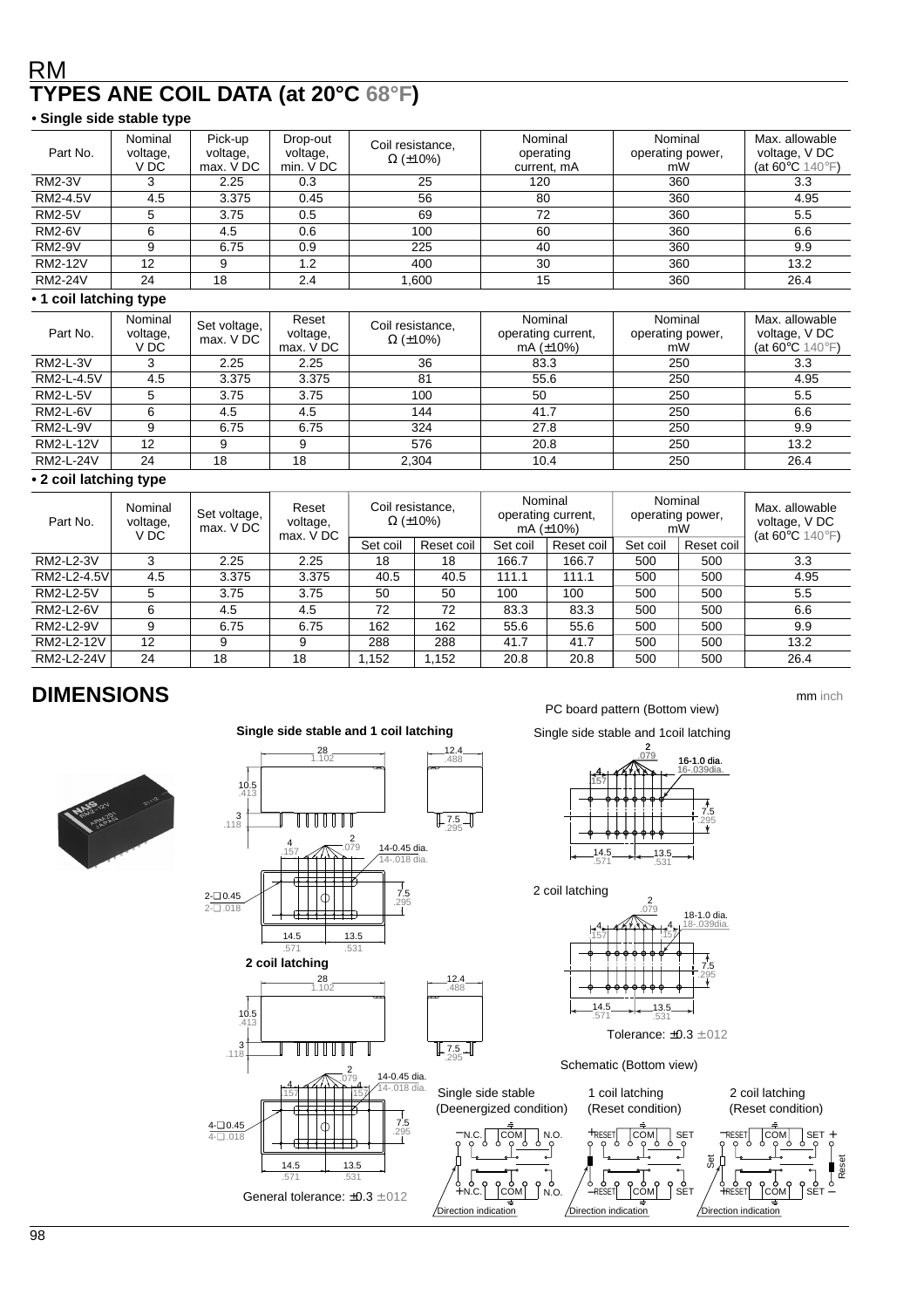# **REFERENCE DATA**

 $\epsilon$ 10

Min.

HII

 $\Omega$ 10 Min.

 $\mathbf{0}$ 10

10 20 30 No. of operations,  $\times 10^4$ 

 $\frac{1}{10}$  100 1,000  $\blacktriangleright$  No. of operations,  $\times 10^4$ 

Ш



10 20 30  $\blacktriangleright$  No. of operations,  $\times 10^4$ 

RM